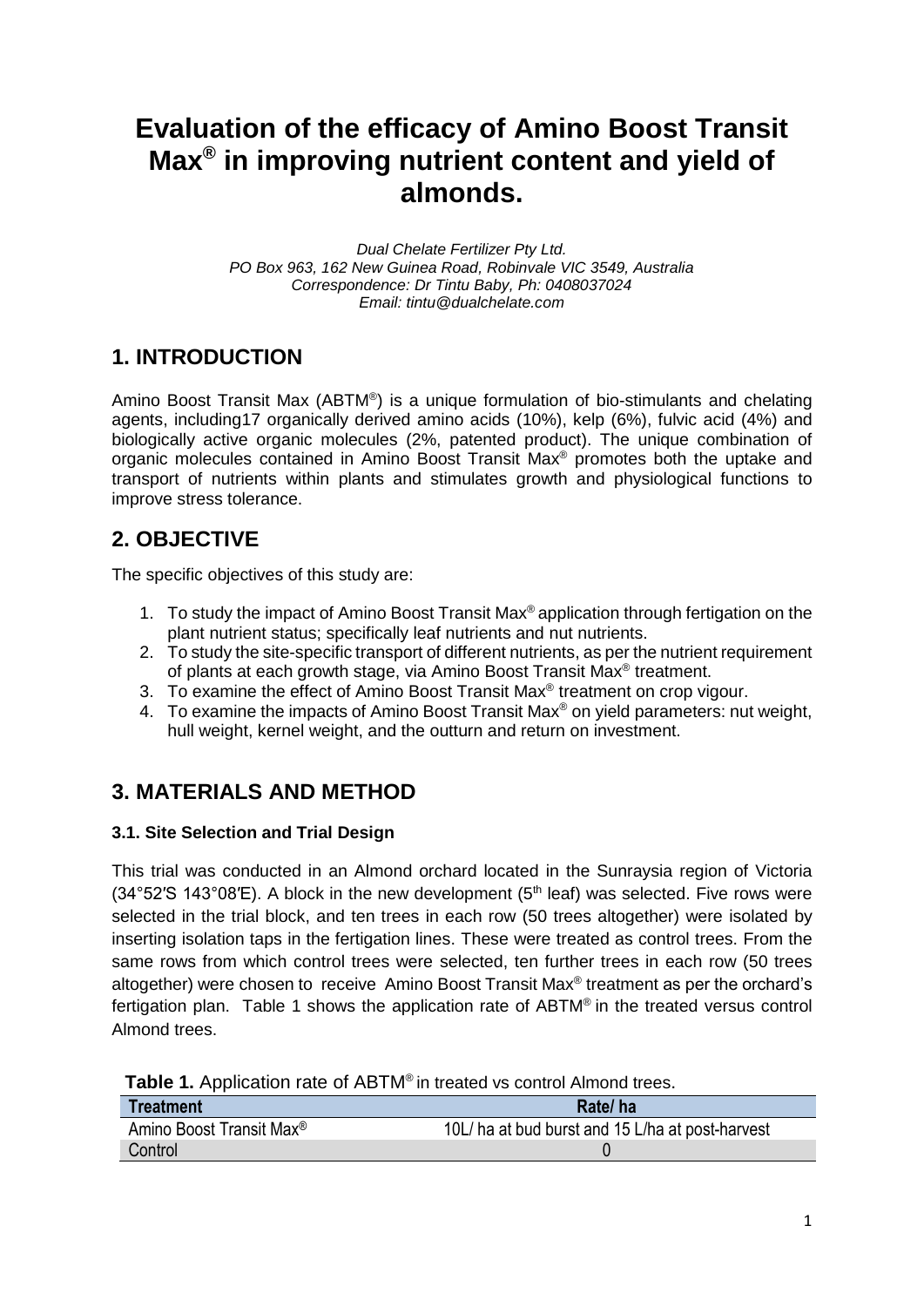### **4. OBSERVATIONS**

#### **4.1. Kernel and Leaf Nutrient Analysis**

During the nut maturation stage, the following analysis was conducted at the Phosyn Analytical Laboratory in QLD:

1. Ten leaves per plant were collected from five plants per treatment, and washed leaves were then analysed for the elements: Nitrogen (N), Phosphorus (P), Potassium (K), Calcium (Ca), Magnesium (Mg), Manganese (Mn) Boron (B), Zinc (Zn), Iron (Fe), Molybdenum (Mo), Copper (Cu) and Sulphur (S).

2. Ten nuts per plant were collected from five plants per treatment. These nuts were analysed for elements N, P, K, Ca, Mg, Mn, B, Zn, Fe, Mo, Cu and S.

#### **4.2. Kernel Weight, Hull Weight and Nut Weight**

At harvest, trees were mechanically shaken, and nuts were swept into the midrow. Samples of sixty nuts were randomly collected from a sampling spot of 50 cm length windrow nut piles. Five separate replicate samples were collected for both the control and Amino Boost Transit Max® treated plants. Nut weight, hull weight and kernel weight were separately recorded.

#### **4.3. Crop Vigour and Normalised Difference Vegetation Index Assessment**

Four weeks after the post-harvest Amino Boost Transit Max® application, crop vigour was assessed by drone based aerial imaging and assessment of the NDVI (Normalised Difference Vegetation Index) of each tree in the control treated areas by Hort-Eye Pty Ltd, Melbourne VIC. Fifty trees each from the ABTM® treated area and the control area were taken as 50 replicates each for the assessment.

#### **4.4. Soil Nutrient Analysis**

Soil nutrient analysis of the trial site was done in the autumn. Ten core samples of soils were collected separately from the treated area and the control area, mixed and subsamples of 500 g were analysed for N, P, K, Ca, Mg, B, Zn, Fe, Mo, Cu and S at Phosyn Analytical Laboratory, QLD.

#### **4.3. Statistical analysis**

Prism 7 (Graph Pad Software) was used for the statistical analysis. *t*-test was performed to determine the significant difference between the control versus treated, *P* values <0.15 were considered to be significant.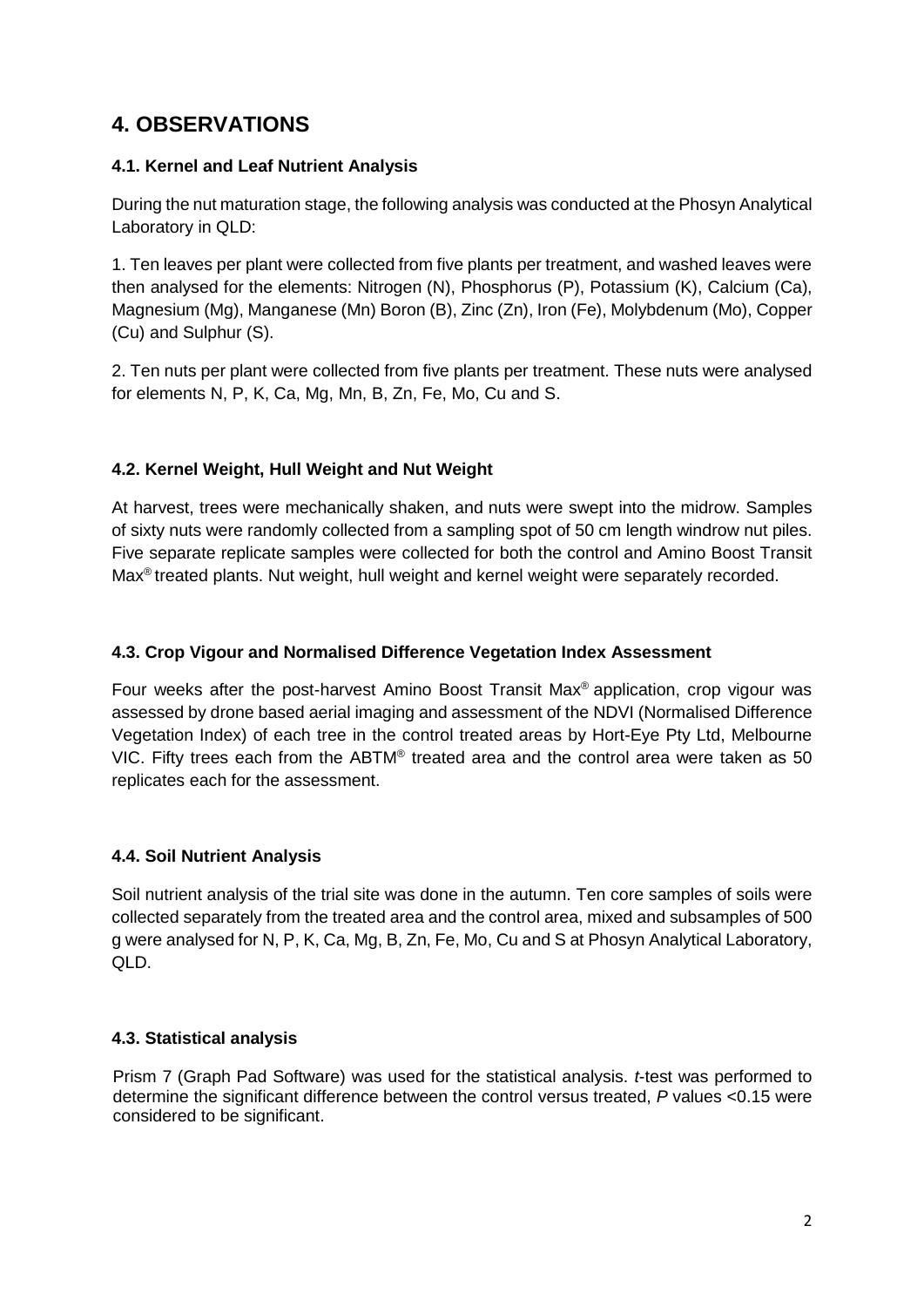### **5. RESULTS**

#### **5.1. Nutrient levels in the leaves and nuts**



Figure 1. Analysis of Calcium (Ca) in the leaves and nuts with reference to Control vs ABTM® treatment.

Significantly higher Leaf Ca levels were observed in the Amino Boost Transit Max® (ABTM®) treated plants as compared to the control plants (Figure 1). A 10% increase in the leaf Ca levels and a 11% increase in the nut Ca levels was observed in the ABTM® treated plants compared to control plants (Table 2).



There was no significant difference in the levels of Mg in either the leaves or the nuts between the control and the ABTM® treated plants (Figure 2).



#### **Figure 3.** Analysis of Manganese (Mn) in the leaves and nuts with reference to Control vs ABTM®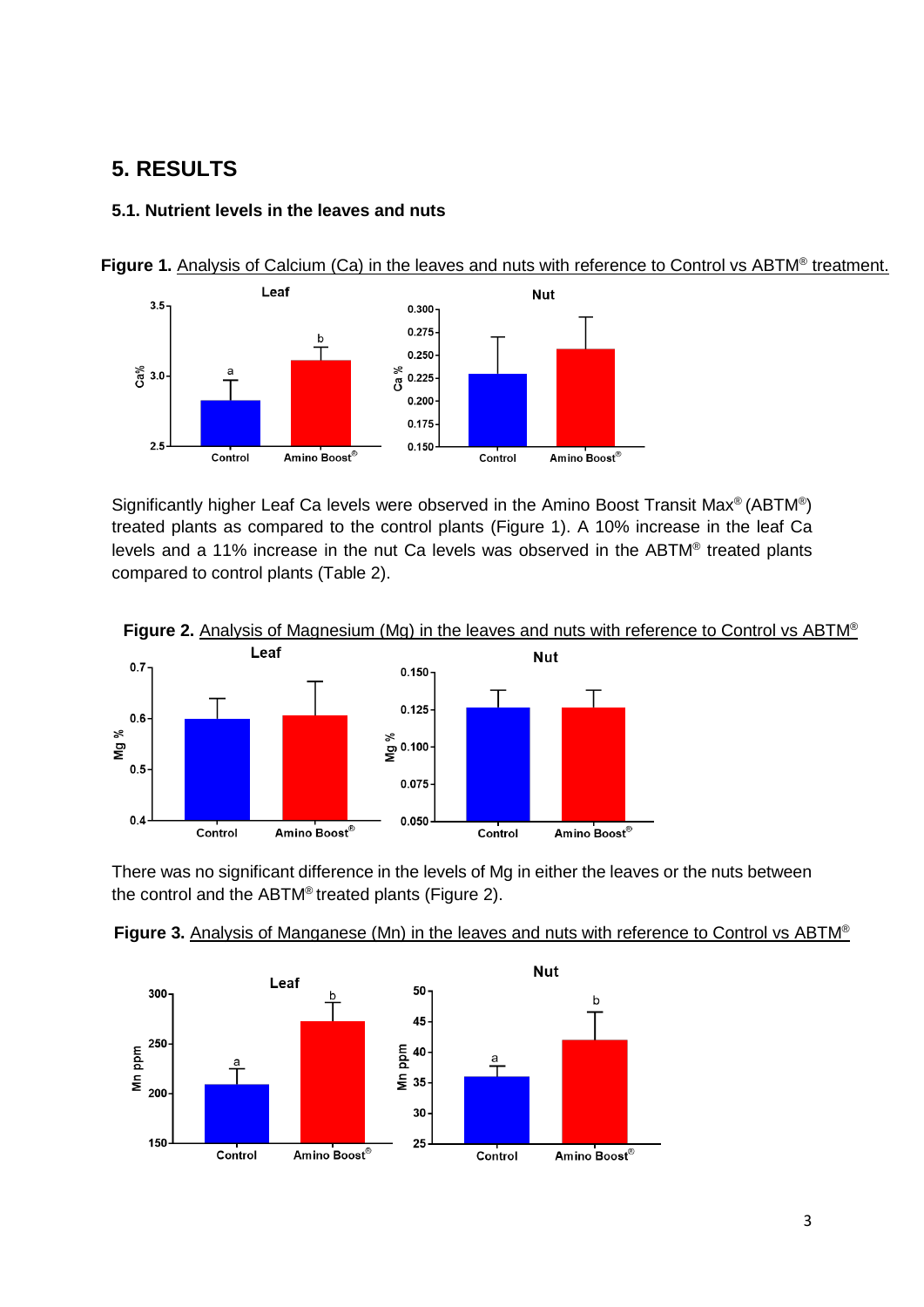Figure 3 shows significantly higher levels of Mn in the leaves and nuts of the ABTM® treated plants compared to the control plants. A 30% increase in the leaf Mn levels and a 16% increase in the nut Mn levels was observed in the ABTM® treated plants compared to control plants (Table 2).





Significantly higher nut B levels were observed in the ABTM® treated plants compared to the control plants (Figure 4). A 14.7% increase in the nut B levels and a 4.8% increase in the leaf B levels was observed in the ABTM® treated plants as compared to control plants.





Significantly higher nut Cu levels were observed in the ABTM® treated plants compared to the control plants (Figure 5). An 11.7% increase in the leaf Cu levels and a 9.7% increase in the nut Cu levels was observed in the ABTM® treated plants compared to control plants.



Figure 6. Analysis of Iron (Fe) in the leaves and nuts with reference to Control vs ABTM® treatment.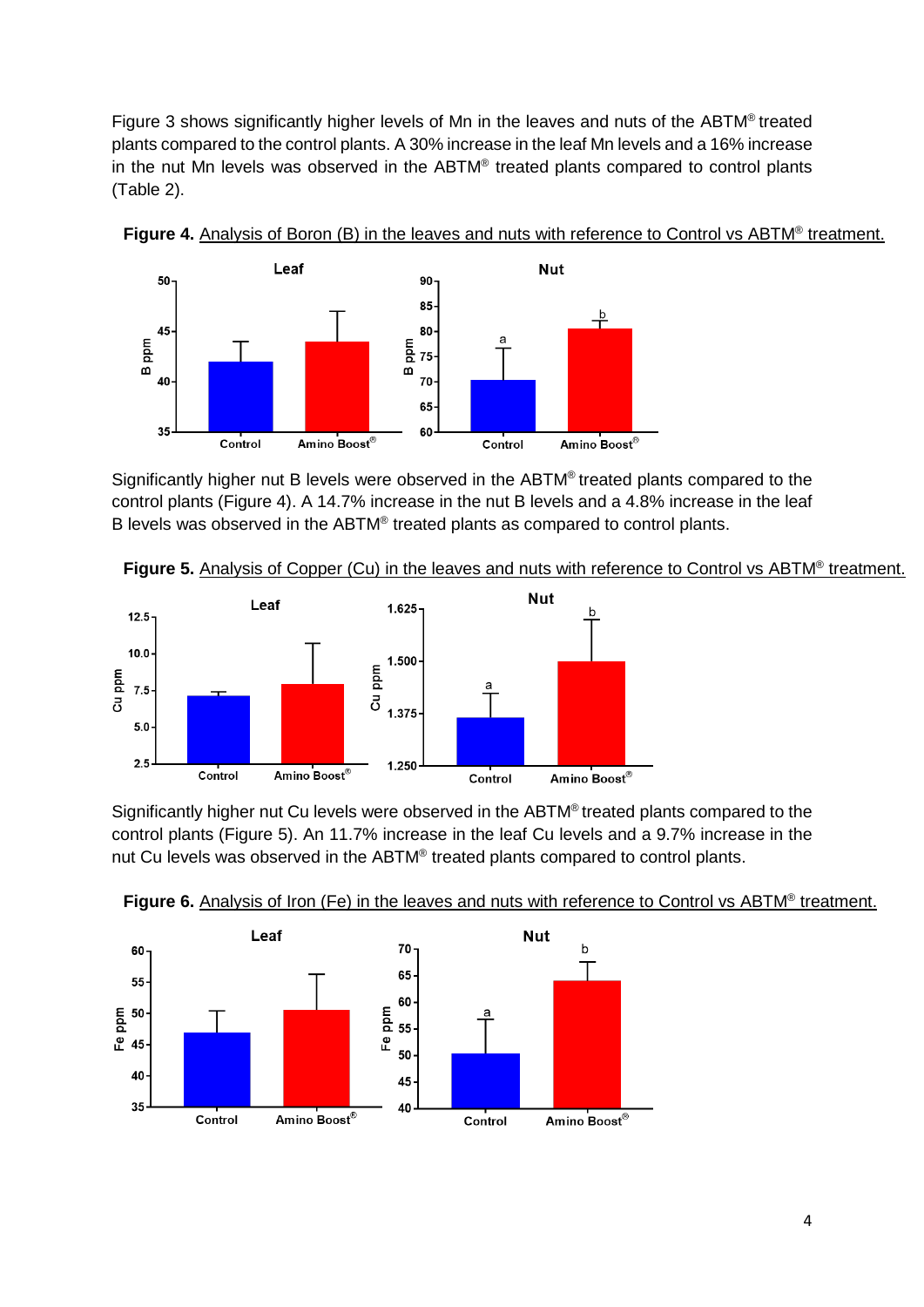Significantly higher nut Fe levels were observed in the ABTM® treated plants compared to the control plants (Figure 6). A 27% increase in the nut Fe levels and a 7.8% increase in the leaf Fe levels was observed in the ABTM® treated plants compared to control plants.



Even though not statistically significant, the average values of leaf Zn levels and nut Zn levels were higher in the ABTM® treated plants compared to the control plants (Figure 7). A 10% increase was observed both in the leaf Zn levels and in the nut Zn levels by the ABTM® treatment (Table 2).





There was no significant difference in the levels of S in either the leaves or the nuts of the control and the ABTM® treated plants (Figure 8).





Leaf P levels were significantly higher in the ABTM<sup>®</sup> treated plants compared to the control plants, while there was no difference in the nut P levels (Figure 9). ABTM® treatment resulted in a 7.7% increase in the leaf P levels (Table 2).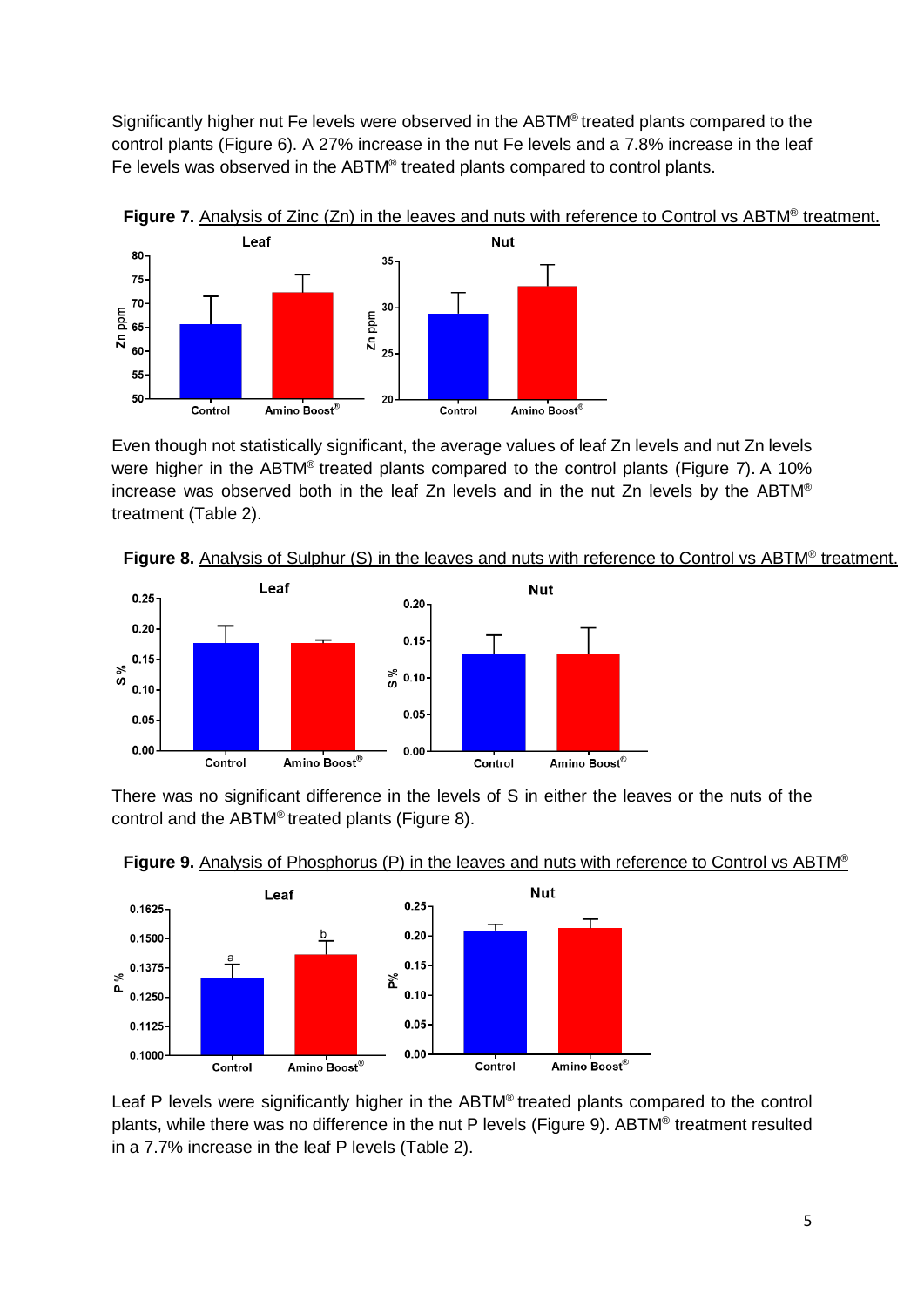

**Figure 10.** Analysis of Potassium (K) in the leaves and nuts with reference to Control vs ABTM®

There was no significant difference in the levels of K in either the leaves or the nuts of the control and the ABTM® treated plants (Figure 10).



Figure 11. Analysis of Nitrogen (N) in the leaves and nuts with reference to Control vs ABTM<sup>®</sup> treatment.

There was no significant difference in the levels of N in either the leaves or the nuts of the control and the ABTM® treated plants (Figure 11).

*\* Figure 1 to Figure 11. Each bar represents mean+ SE (n=5 replicates). A t-test was performed to determine the significant difference between the control Vs treated; different superscripts show significant difference (P<0.15). The t-test was performed with Prism 7 (Graph Pad Software).*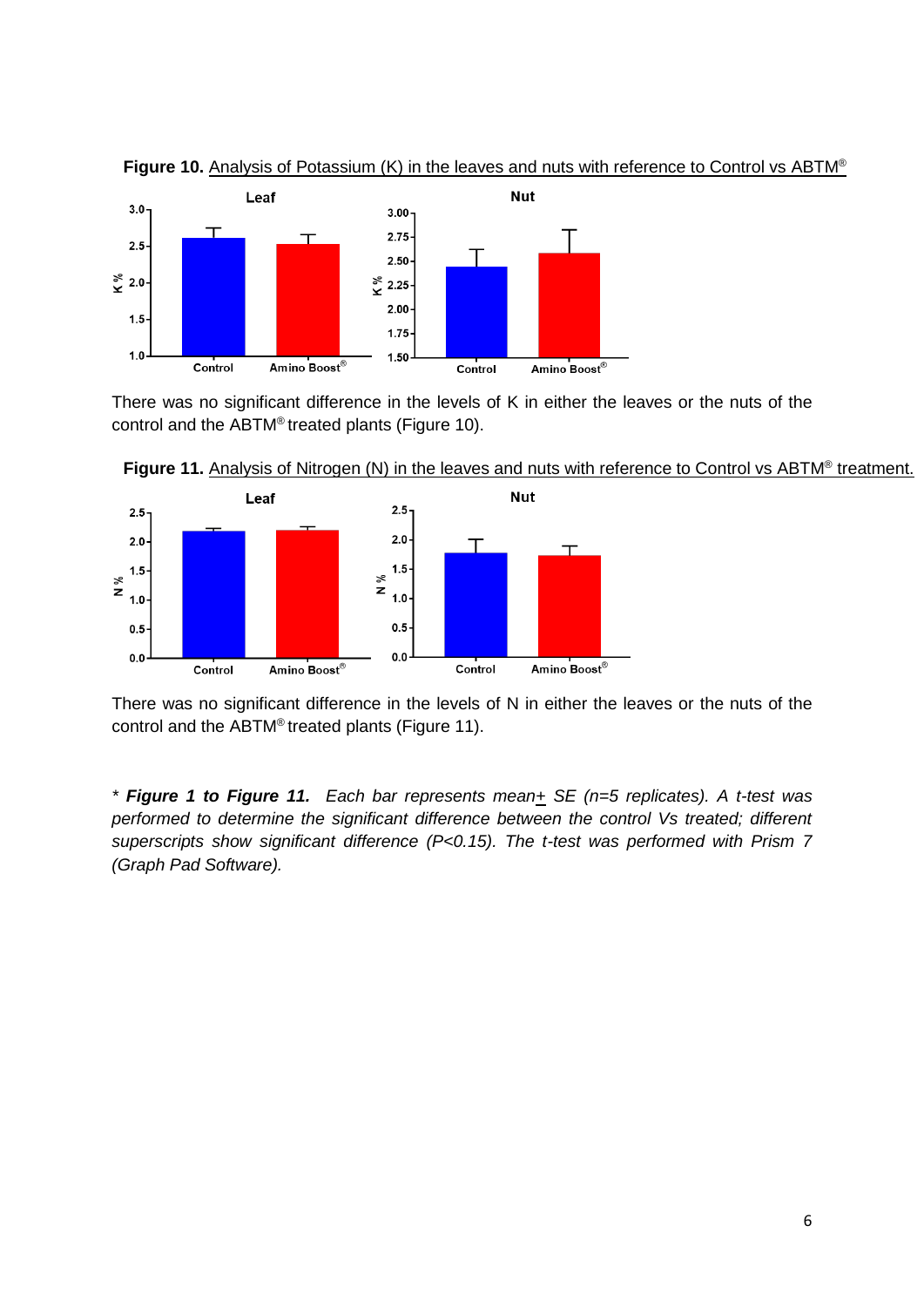|                   | <b>Treatments</b>                                         |                       |                |                     | <b>Statistical</b>       |
|-------------------|-----------------------------------------------------------|-----------------------|----------------|---------------------|--------------------------|
| <b>Parameters</b> | <b>Amino Boost</b><br>Control<br>Transit Max <sup>®</sup> | Average %<br>increase | P value        | <b>Significance</b> |                          |
| Leaf Ca %         | $2.83 \pm 0.082$                                          | $3.113 \pm 0.054$     | 10%            | 0.0443              | Yes                      |
| Nut Ca %          | $0.23 \pm 0.023$                                          | $0.2567 \pm 0.02$     | 11%            | 0.4345              |                          |
| Leaf Mg %         | $0.6 \pm 0.023$                                           | $0.6067 \pm 0.038$    |                | 0.8890              | ۰                        |
| Nut Mg %          | $0.127 \pm 0.007$                                         | $0.1267 \pm 0.007$    | $\blacksquare$ | >0.9999             | ٠                        |
| Leaf P %          | $0.133 \pm 0.003$                                         | $0.1433 \pm 0.003$    | 7.7%           | 0.1012              | Yes                      |
| Nut P %           | $0.21 \pm 0.007$                                          | $0.2133 \pm 0.009$    |                | 0.7676              |                          |
| Leaf Mn ppm       | $209.3 \pm 9.062$                                         | $272.7 \pm 10.97$     | 30.3%          | 0.0112              | Yes                      |
| Nut Mn ppm        | $36 \pm 1$                                                | $42 \pm 2.646$        | 16.7%          | 0.1012              | Yes                      |
| Leaf B ppm        | $42 \pm 1.155$                                            | $44 \pm 1.732$        | 4.8%           | 0.3911              | ÷.                       |
| Nut B ppm         | $70.33 \pm 3.712$                                         | $80.67 \pm 0.882$     | 14.7%          | 0.0536              | Yes                      |
| Leaf Cu ppm       | $7.133 \pm 0.167$                                         | $7.967 \pm 1.588$     | 11.7%          | 0.6293              | $\blacksquare$           |
| Nut Cu ppm        | $1.367 \pm 0.033$                                         | $1.5 \pm 0.058$       | 9.7%           | 0.1161              | Yes                      |
| Leaf Zn ppm       | $65.67 \pm 3.383$                                         | $72.33 \pm 2.186$     | 10.1%          | 0.1732              | $\overline{\phantom{0}}$ |
| Nut Zn ppm        | $29.33 \pm 1.333$                                         | $32.33 \pm 1.333$     | 10.2%          | 0.1868              | -                        |
| Leaf Fe ppm       | $47 \pm 2$                                                | $50.67 \pm 3.283$     | 7.8%           | 0.3942              | ۰                        |
| Nut Fe ppm        | $50.33 \pm 3.756$                                         | $64 \pm 2.082$        | 27.2%          | 0.0335              | Yes                      |
| Leaf S %          | $0.177 \pm 0.017$                                         | $0.177 \pm 0.003$     |                | >0.9999             | $\overline{\phantom{0}}$ |
| Nut S %           | $0.133 \pm 0.015$                                         | $0.133 \pm 0.02$      |                | >0.9999             | $\overline{\phantom{0}}$ |
| Leaf K %          | $2.62 \pm 0.076$                                          | $2.53 \pm 0.076$      | $-3.4%$        | 0.4473              | ۰                        |
| Nut K %           | $2.447 \pm 0.104$                                         | $2.587 \pm 0.1396$    | 4.4%           | 0.4658              | ۰                        |
| Leaf N %          | $2.19 \pm 0.025$                                          | $2.21 \pm 0.032$      |                | 0.6499              | ۰                        |
| Nut N %           | $1.78 \pm 0.132$                                          | $1.733 \pm 0.094$     |                | 0.7879              |                          |

**Table 2.** Analysis of different nutrient levels in the Almond leaves and nuts with reference to Control versus Amino Boost Transit Max treatments.

The values given are mean  $+$  standard deviation, n=5. P values <0.15 were considered to be significant.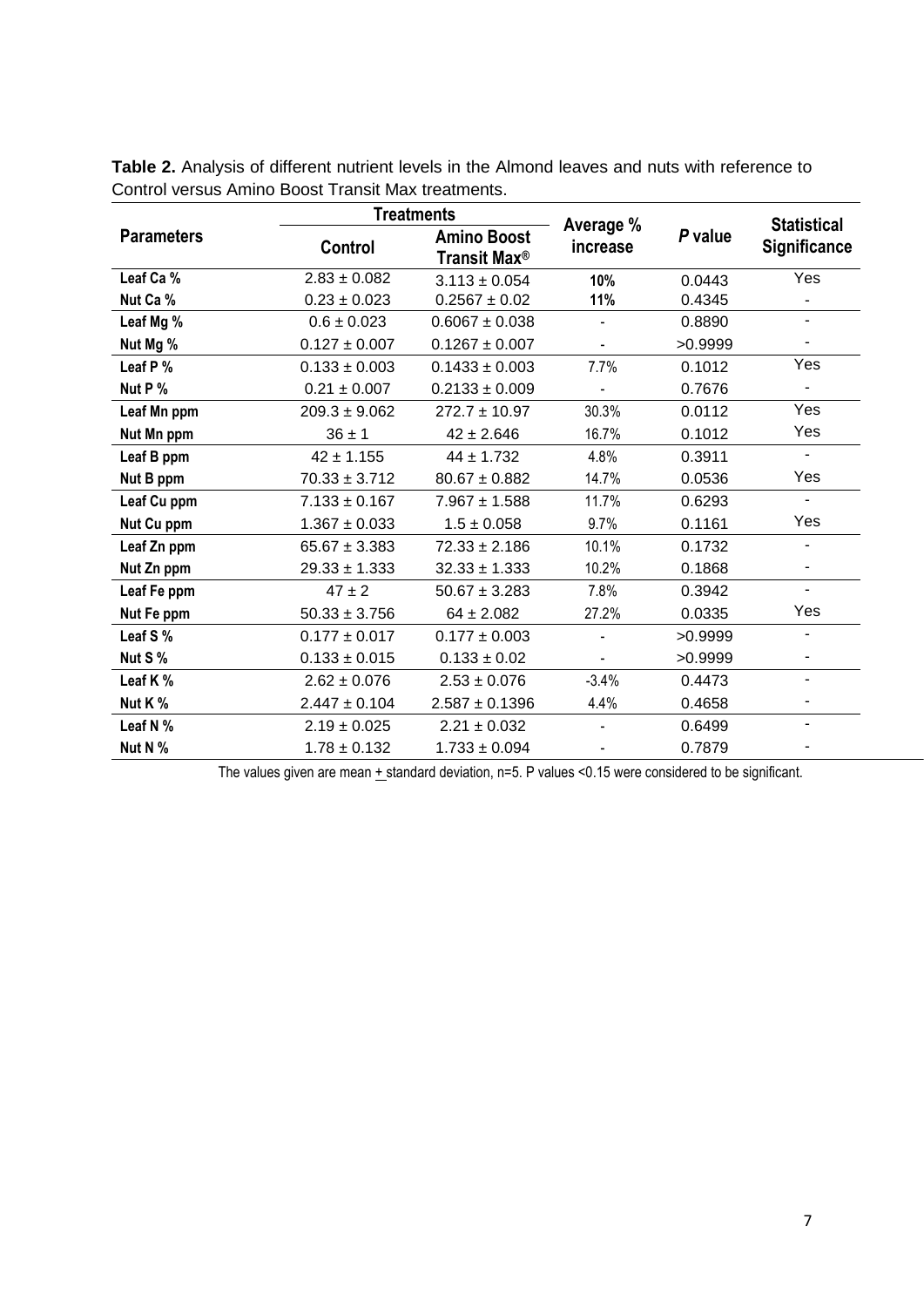#### **5.2. Yield Parameters**



Figure 12. Analysis of yield parameters with reference to Control vs ABTM<sup>®</sup> treatment.

Figure 12 shows that ABTM<sup>®</sup> treatment significantly increased the Nut weight (A), Hull weight (B) and Kernel weight (C) compared to the control. Nut weight, hull weight and kernel weight were increased by 14%, 18% and 7.4% respectively by the ABTM® treatment (Table 3). Out turn (D) was calculated as the percentage of kernel weight to nut weight. Out turn was increased by 3% by the ABTM® treatment compared to the control.

**\* Figure 12.** Each bar represents mean+ SE (n=4 replicates). A *t*-test was performed to determine the significant difference between the control Vs treated, different superscripts show significant difference (*P*<0.05). The *t*-test was performed with Prism 7 (Graph Pad Software).

**Table 3.** Analysis of yield parameters with reference to Control versus Amino Boost Transit Max treatments.

|                   |                 | Treatments                                     |                       |         |                                           |
|-------------------|-----------------|------------------------------------------------|-----------------------|---------|-------------------------------------------|
| <b>Parameters</b> | Control         | <b>Amino Boost</b><br>Transit Max <sup>®</sup> | Average %<br>increase | P value | <b>Statistical</b><br><b>Significance</b> |
| <b>Nut Weight</b> | $187 \pm 6.9$   | $214 + 4.743$                                  | 14%                   | 0.0178  | Yes                                       |
| Hull weight       | $129 \pm 5.7$   | $152.3 \pm 5.089$                              | 18%                   | 0.0227  | Yes                                       |
| Kernel weight     | $57.75 \pm 1.1$ | $62 \pm 0.8165$                                | $7.4\%$               | 0.0215  | Yes                                       |

The values given are mean + standard deviation, n=4. P values <0.05 were considered to be significant.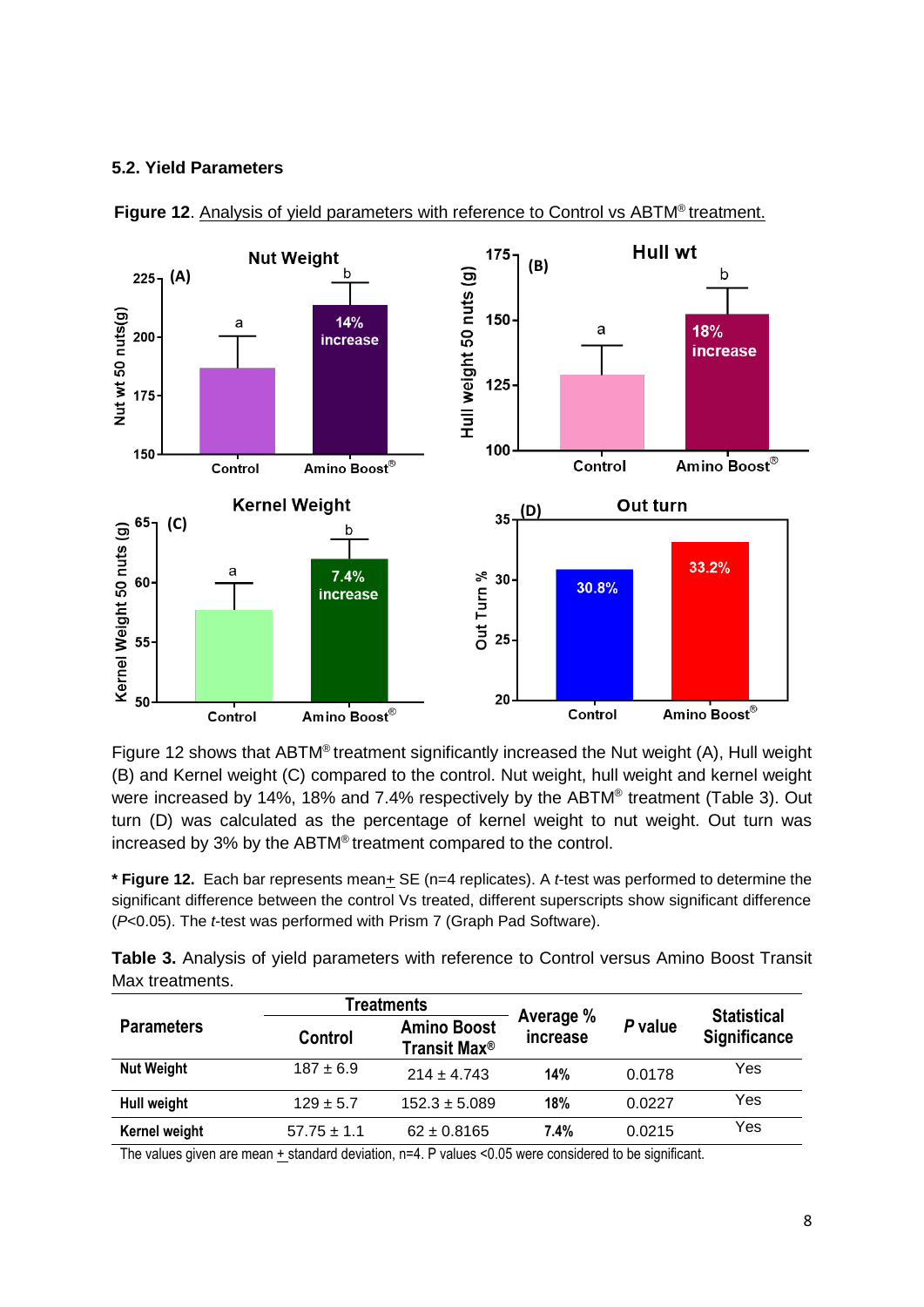#### **5.3. Crop Vigour and NDVI**

Crop Vigour and NDVI comparison of the Control and ABTM® treated plants.



Figure 13. A – the aerial image of the trial site; plants outside the white square were treated with ABTM<sup>®</sup> and the plants inside the square were control plants. B- a tree-by-tree Normalised Difference Vegetation Index (NDVI) of the trial site showing control trees and ABTM® treated trees.





Each bar represents mean+ SE (n=50 replicates). A *t*-test was performed to determine the significant difference between the control Vs treated, different superscripts show significant difference (*P*<0.05). The *t*-test was performed with Prism 7 (Graph Pad Software).

The ABTM® treated trees showed significantly higher NDVI compared to the control trees (*P* value < 0.0001). However, it should be noted that this trial was not replicated in different sites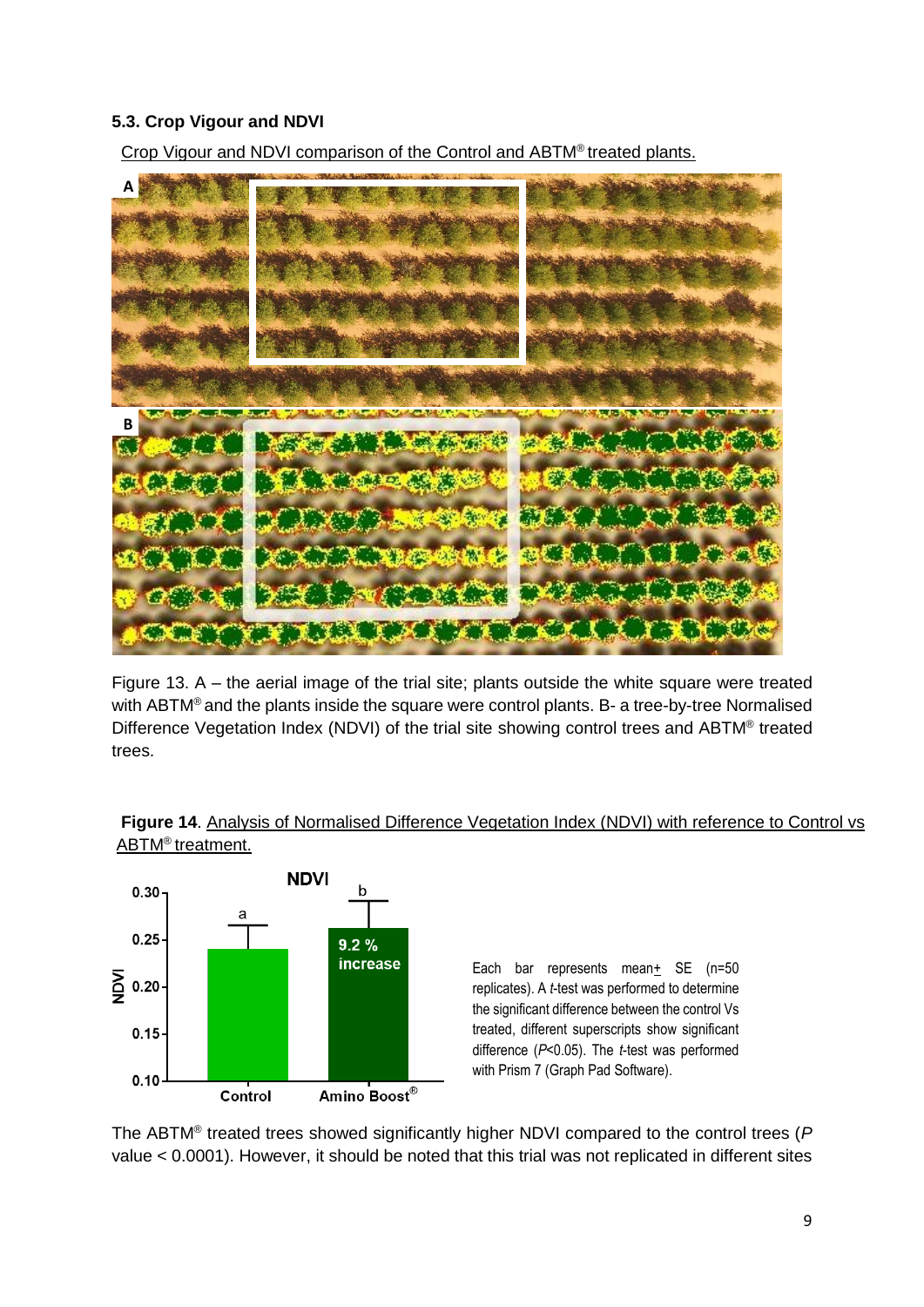and the natural variability in tree vigour due to other factors such as variability in soil conditions, topography, soil water status may also have contributed to this result.

### **5.4. Soil Analysis**

| <b>Soil Analysis</b>     | <b>ABTM®</b><br><b>Treated Area</b> | Control<br>Area | <b>Guideline</b> |
|--------------------------|-------------------------------------|-----------------|------------------|
| CEC (meg/100g)           | 1.96                                | 2.98            | 12.0-40.0        |
| pH [1:5 CaCl2]           | 6.2                                 | 6.5             | $5.2 - 7.9$      |
| Organic Matter (%)       | 0.7                                 | 0.9             | $3.0 - 8.0$      |
| NO3-N (ppm)              | $-1$                                | $-1$            | 15.0-70.0        |
| NH4-N (ppm)              | $-1$                                | $-1$            |                  |
| Phosphorus [Olsen] (ppm) | $\overline{4}$                      | 6               | 30-100           |
| Potassium (meg/100g)     | 0.17                                | 0.18            | $0.5 - 1.5$      |
| Magnesium (meq/100g)     | 0.59                                | 0.64            | 1.00-4.50        |
| Calcium (meq/100g)       | 1.14                                | 2.09            | $6.0 - 15.0$     |
| Sulphur (ppm)            | 5                                   | $\overline{7}$  | $8.0 - 20.0$     |
| Manganese (ppm)          | 5.7                                 | 7.2             | $5.0 - 60.0$     |
| Boron (ppm)              | 0.1                                 | 0.3             | $1.0 - 5.0$      |
| Copper (ppm)             | 2.1                                 | 5.9             | $2.5 - 20.0$     |
| Iron (ppm)               | 10                                  | 13              | $5 - 120$        |
| Zinc (ppm)               | 2.4                                 | 5.9             | $5.0 - 15.0$     |
| K base saturation (%)    | 8.9                                 | 5.9             | $2.0 - 5.0$      |
| Mg base saturation (%)   | 29.8                                | 21.6            | $5.0 - 15.0$     |
| Ca base saturation (%)   | 58.1                                | 70.1            | 50.0-75.0        |
| Na base saturation (%)   | 1.5                                 | 1.8             | $1.0 - 2.0$      |
| Ca: Mg Ratio             | 1.95                                | 3.25            | $2.5 - 3.0$      |

**Table 4.** Soil analysis from the ABTM® treated area and the Control Areas. Guidelines for adequate levels of each parameter is also given in the table.

| Very Low |
|----------|
| Low      |
| Adequate |
| High     |

Soil in the trial area is very light sandy loam with very low Cation Exchange Capacity (CEC), which means limited nutrient storage ability. All of the tested nutrients (except Mn, Cu, Fe, Zn) were low to very low in the control area. Interestingly, all of the tested minerals were lower in the ABTM<sup>®</sup> treated area compared to the control area, while mineral levels in the plant tissues were higher from the ABTM® treated area compared to the control area. This suggests that ABTM<sup>®</sup> facilitates mobilisation of nutrients from the soil and transports them into the plant tissues.